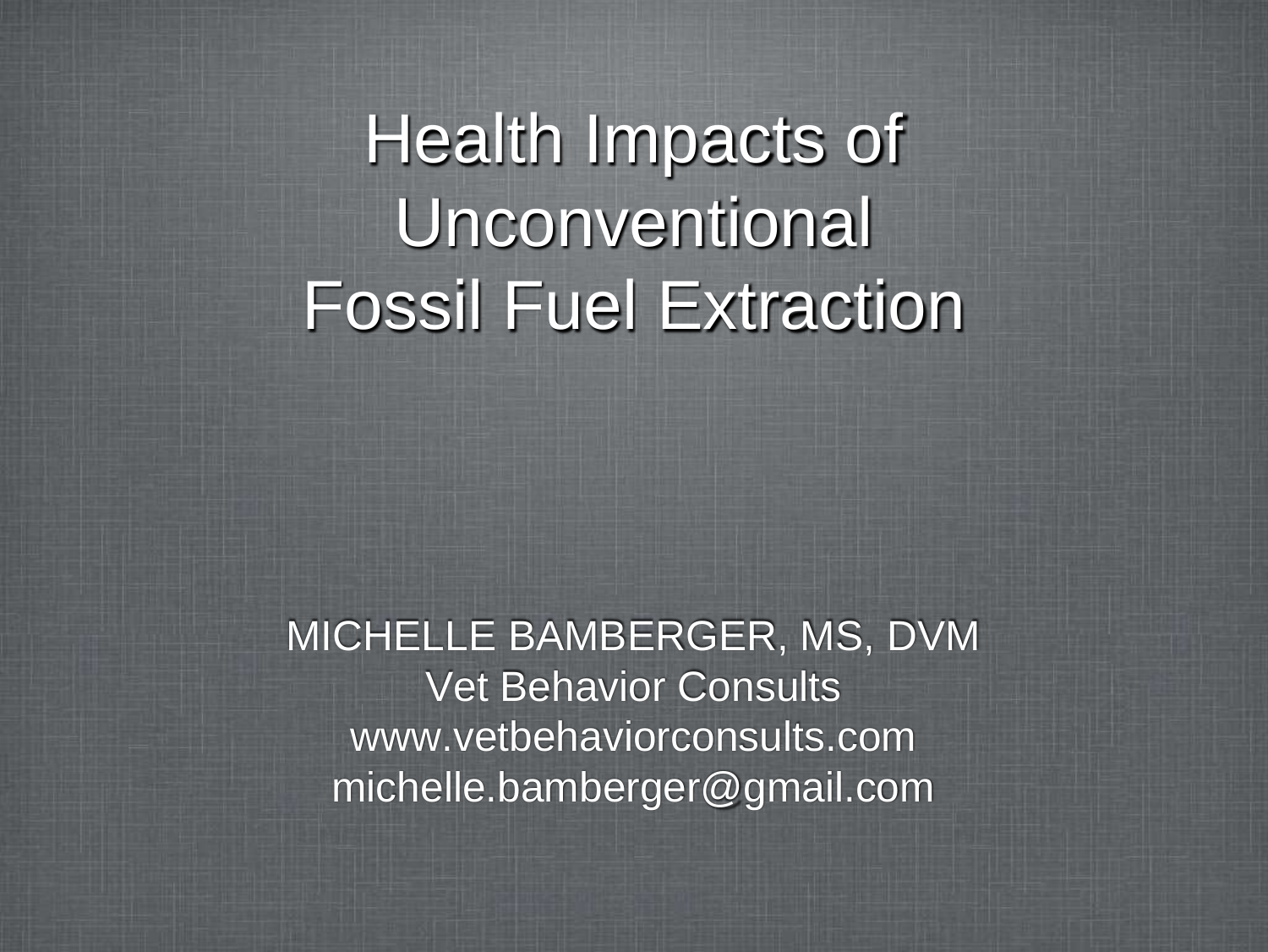## What do we mean by "fracking"?















Condensate Tanks









Thanks to Robert Donnan Compressor Station Processing Plant



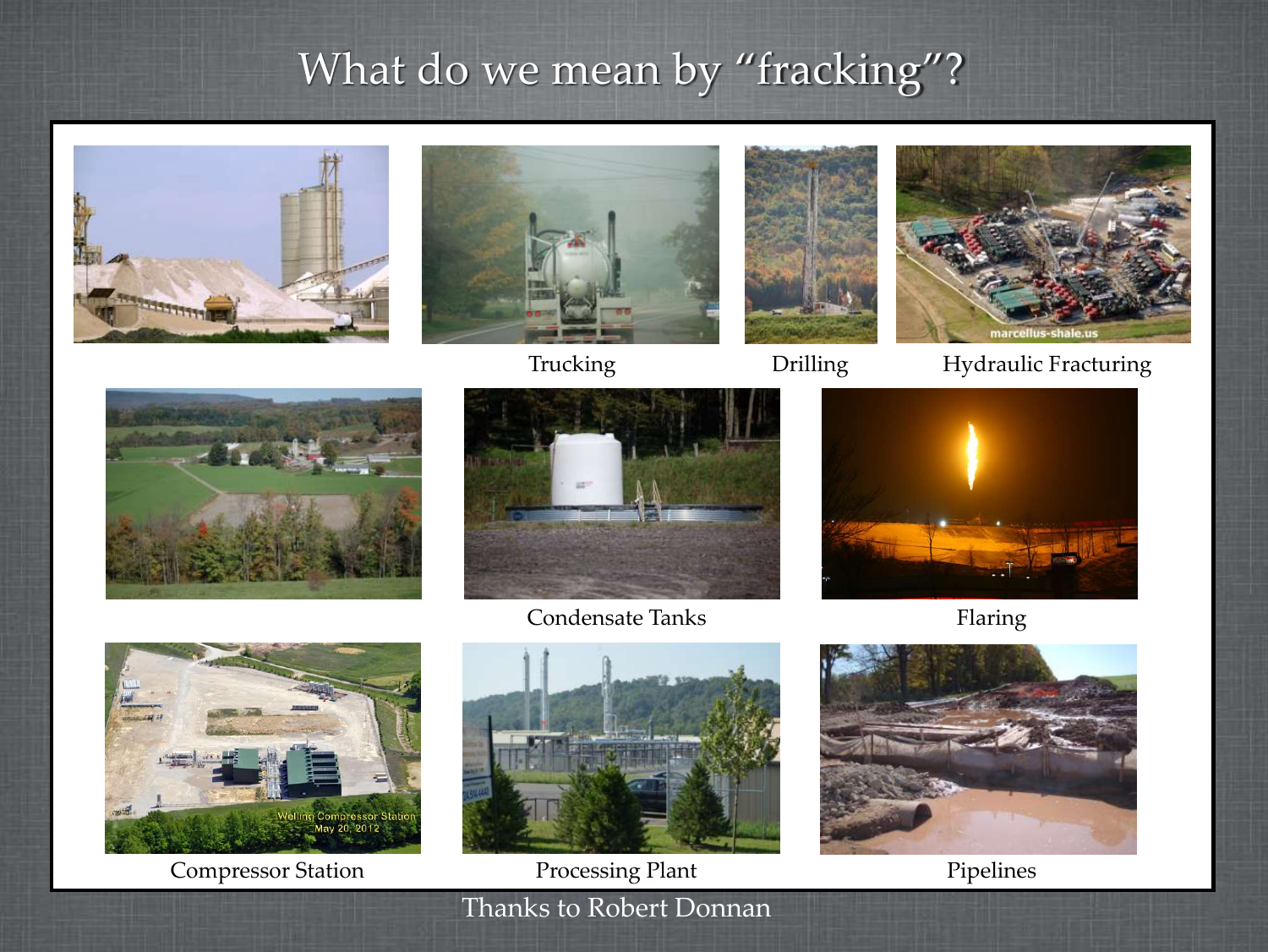## **Sentinels**

- •Animals: breeding schedules, generation times
- •Children: higher metabolic rates, immature detoxifying systems
- •Babies: birth defects,\* low birth weight, small for gestational age, reduction of APGAR scores<sup>§</sup>

\*McKenzie, L. et al. (2014) Birth Defects and Maternal Residential Proximity to Natural Gas Development in Rural Colorado, *Environ Health Perspect*, 122(4):412-417.

§Hill, E. (2012) Unconventional Natural Gas Development and Infant Health: Evidence from Pennsylvania, http://dyson.cornell.edu/research/researchpdf/wp/2012/Cornell-Dyson-wp1212.pdf

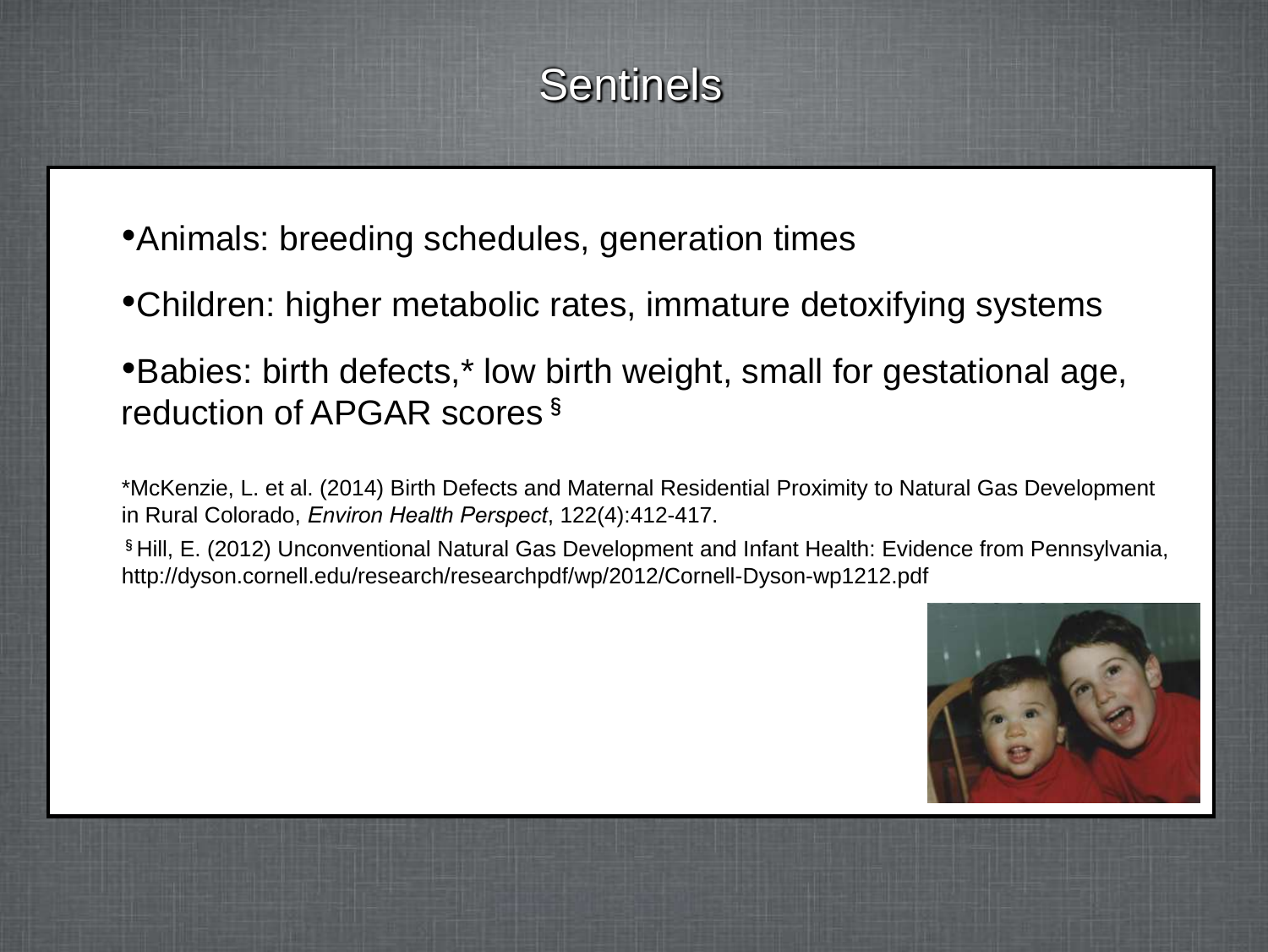### First Case Report Study

#### **Did health change after drilling operations began?**

- 24 cases from 6 states; 9 food animal, 12 companion animal, 3 wildlife.
- 18 unconventional, 7 conventional, and 1 both.
- Industrial operations information; air, soil, and water testing results; veterinary and human health records.
- Timeline of events, routes of exposure
- M. Bamberger & R.E. Oswald (2012) Impacts of gas drilling on human and animal health. *New Solutions,* 22 (1), 51-77.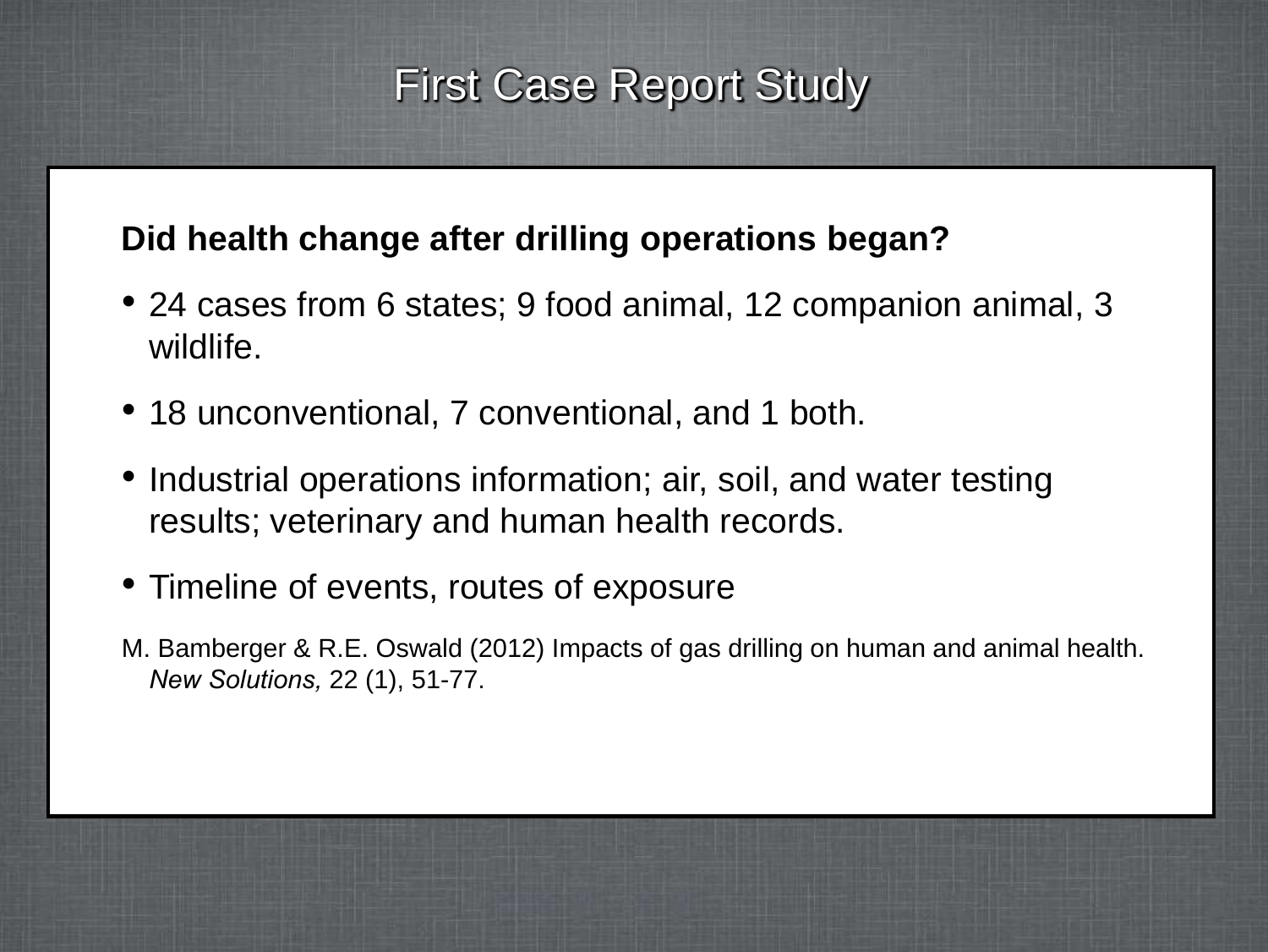## First Case Report Study

#### **Health changes after drilling:**

- Food animals and companion animals—reproductive problems: failure to breed, abortions, stillbirths, failure to cycle.
- Humans: burning eyes, nose, throat, headaches, GI problems, nosebleeds, rashes.
- M. Bamberger & R.E. Oswald (2012) Impacts of gas drilling on human and animal health. *New Solutions,* 22 (1), 51-77.

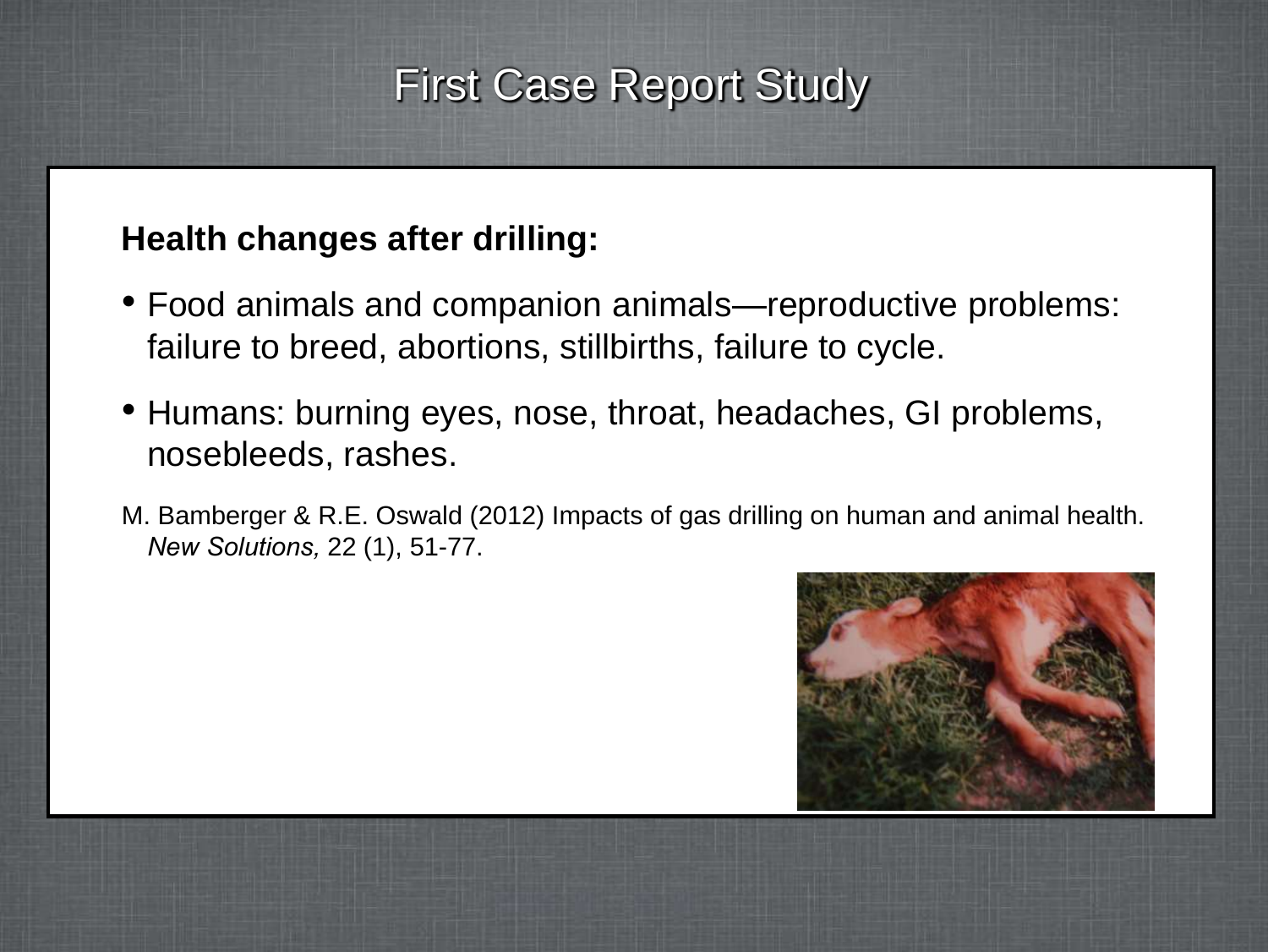## Second Case Report Study

#### **Do health impacts change over time? Does location matter?**

- 21 cases from 5 states; 7 food animal, 11 companion animal, 3 wildlife.
- 17 unconventional, 3 conventional, and 1 both.
- Follow-up period averaged 25 months (15-34 months).

Bamberger, M. and Oswald, R.E. (2014) Long-term impacts of unconventional drilling operations on human and animal health. *Journal of Environmental Science and Health Part A*, in press.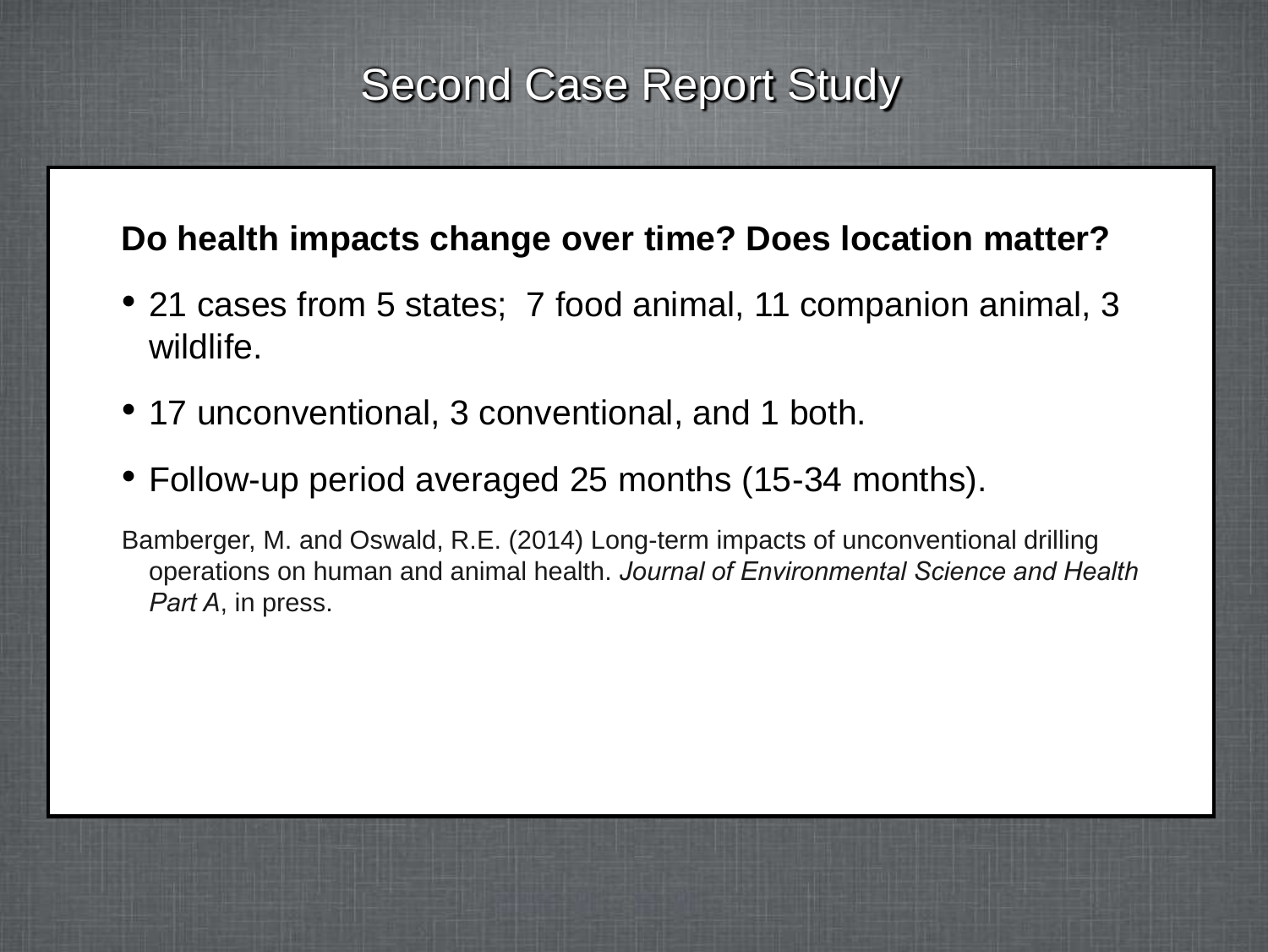## Second Case Report Study

#### **Is case location important?**

- 9/21 cases in areas where industrial activity decreased.
- 9/21 cases in areas where industrial activity remained the same.
- 3/21 cases in areas where industrial activity increased.
- Bamberger, M. and Oswald, R.E. (2014) Long-term impacts of unconventional drilling operations on human and animal health. *Journal of Environmental Science and Health Part A*, in press.

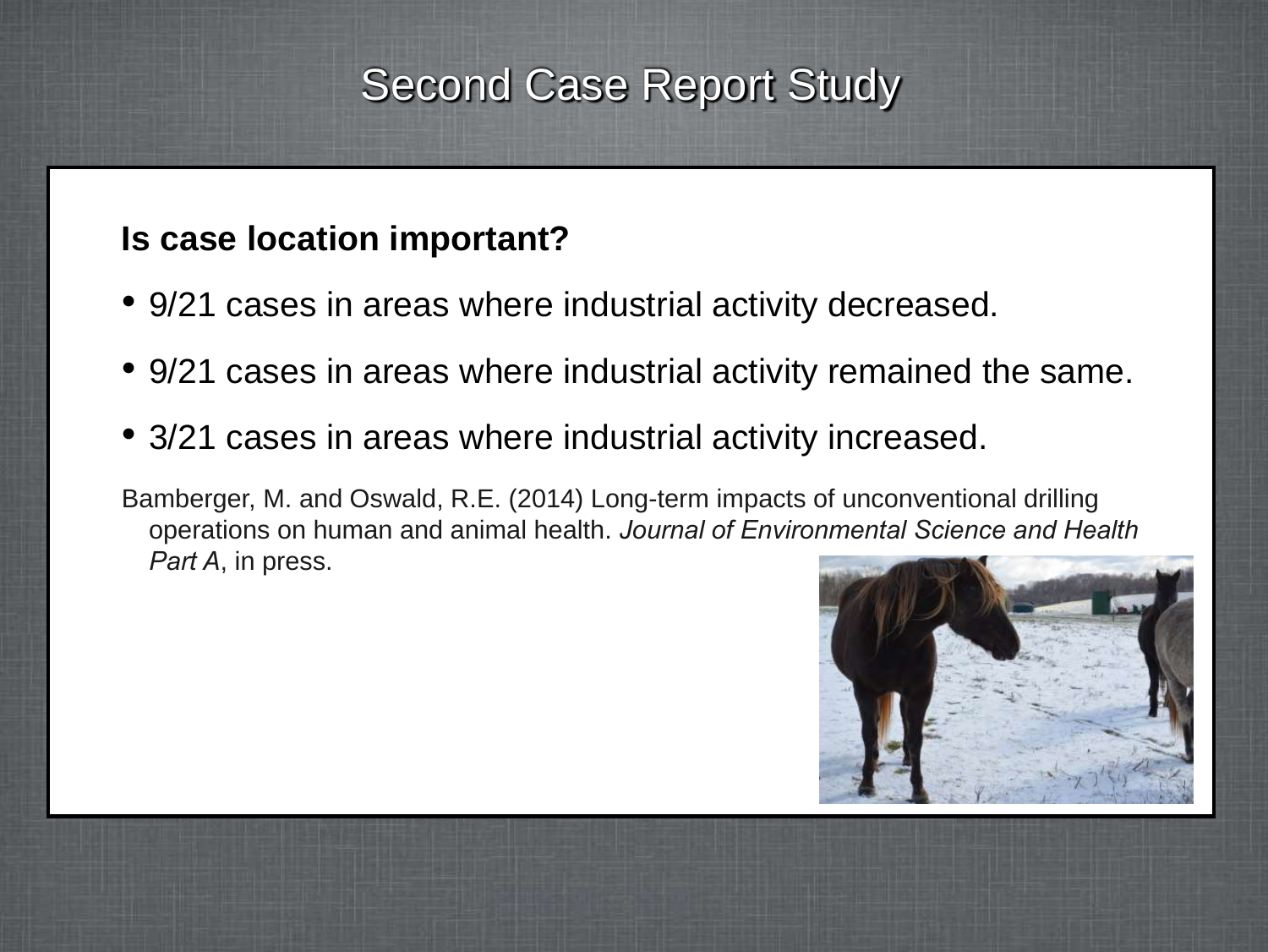## Second Case Report Study

#### **9/21 cases where drilling activity decreased:**

- 8/9 cases, all health impacts decreased in people and animals.
- 1/9 cases, health impacts in animals increased more than six-fold.
- 3/9 cases moved.
- Bamberger, M. and Oswald, R.E. (2014) Long-term impacts of unconventional drilling operations on human and animal health. *Journal of Environmental Science and Health Part A*, in press.

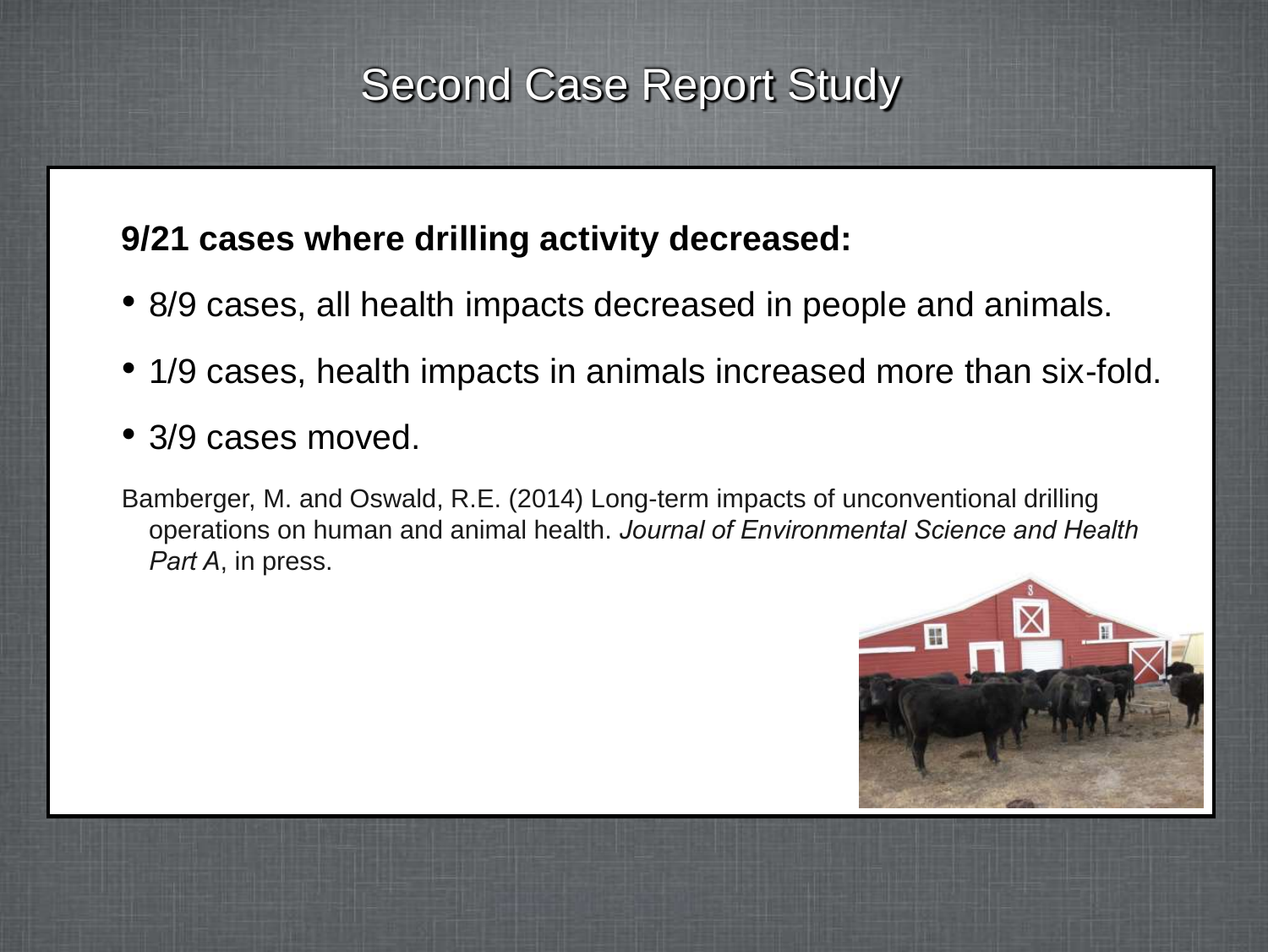## Second Study: Health Changes Over Time



Number of Humans and Animals with Symptoms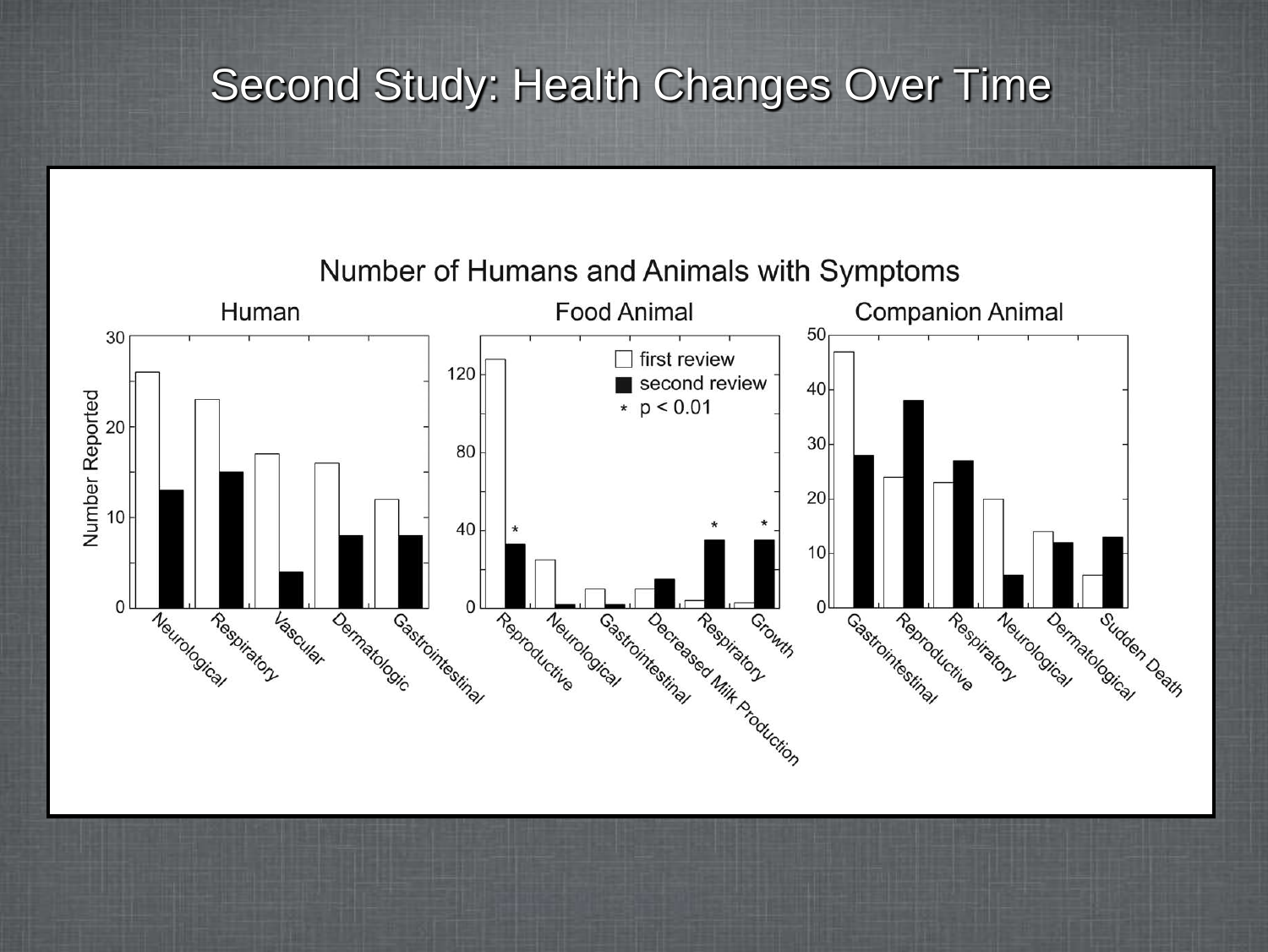## What are the issues?

•We must understand the human and animal health impacts. •Decisions should be based on science, but we don't have good scientific data on the health impacts of high volume hydraulic fracturing.

•Where does the burden of proof lie\*? Who is bearing the burden? \*Inmaculada del Melo-Martin, Jake Hays, Madelon L. Finkel (2014) The role of ethics in shale gas policies. *Science of the Total Environment*, **470-1**, 1114-9.

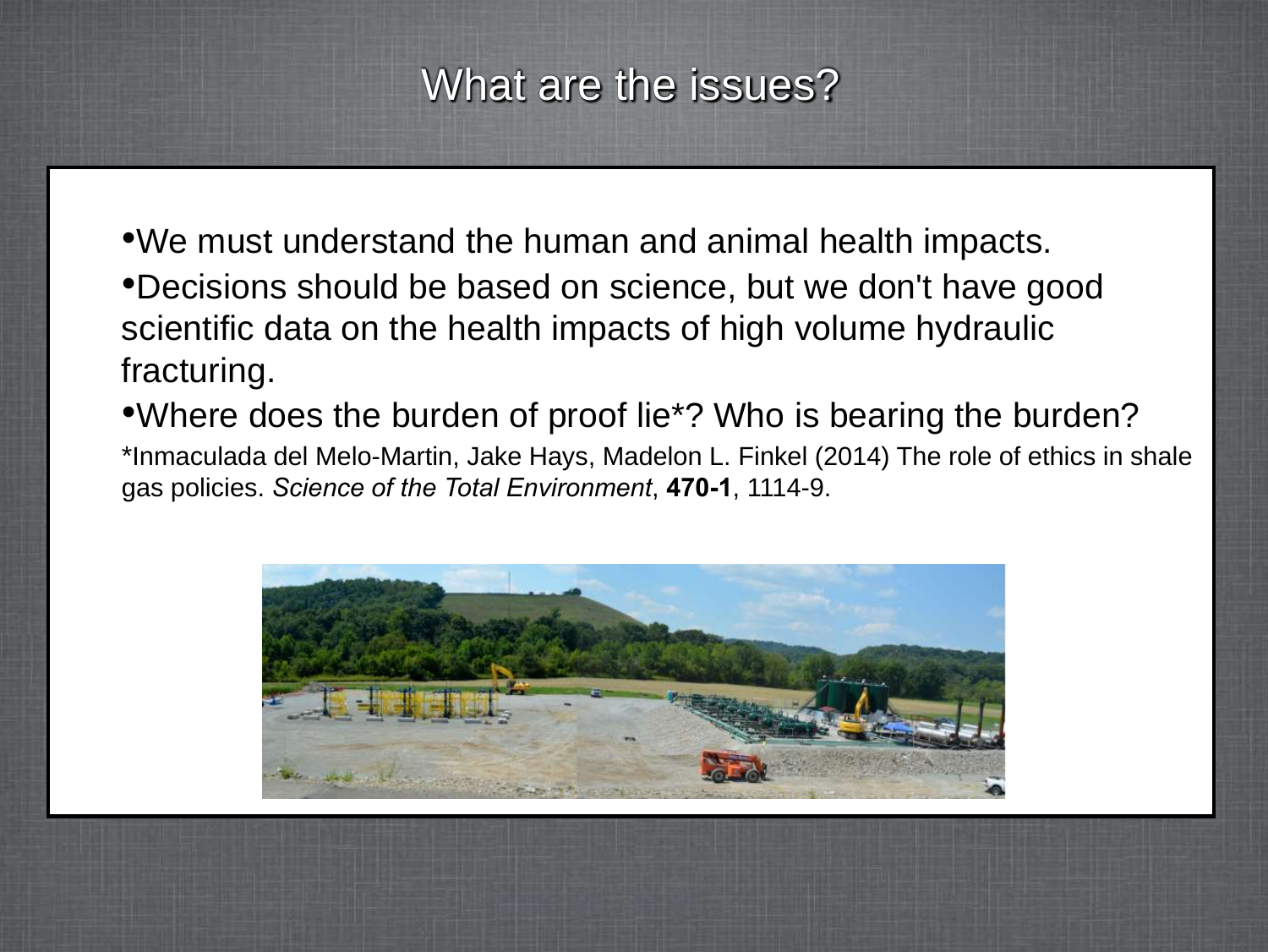## Biological Testing

•Biological testing asks if a substance is present in a water sample that can interact with a receptor in your body (e.g., estrogen receptor, Ah receptor, androgen receptor, etc).

•Effects are measured so that identification of a compound or detection limits are not an issue.

• Has the potential to be relatively inexpensive so that changes over time can be measured. It is essential to test before, during and after drilling and during the production phase.

•When effects are detected, chemical testing (mass spectrometry) can be used to identify the relevant substances.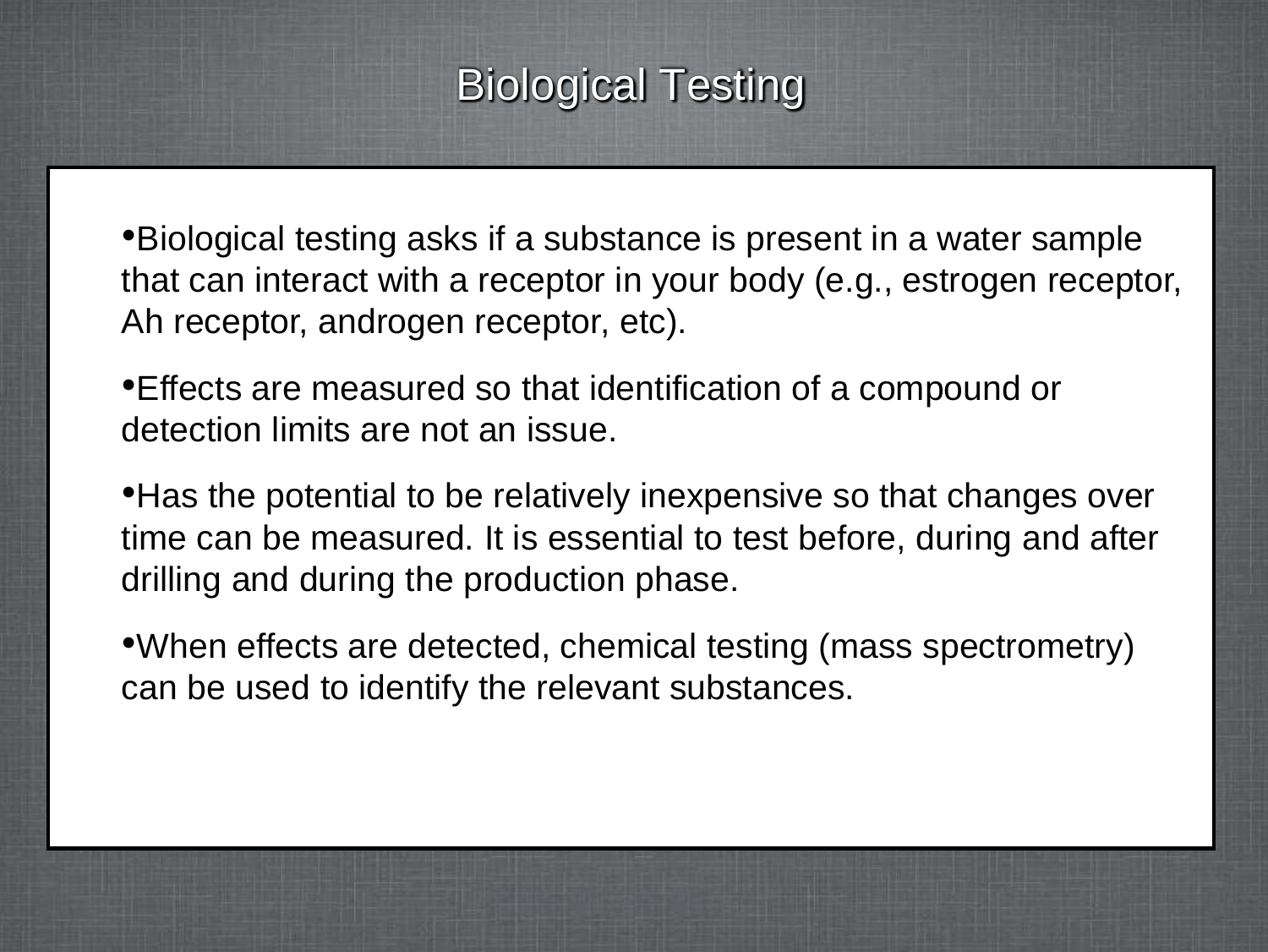## Food Safety

- •Is our food supply safe?
- •Do animals or plants concentrate toxicants from drilling (biological integration)?
- •Community-based monitoring of environment, health, food
- •Identify toxicants that may concentrate in plants, animals, people
- •Goal: decrease exposure, improve public health